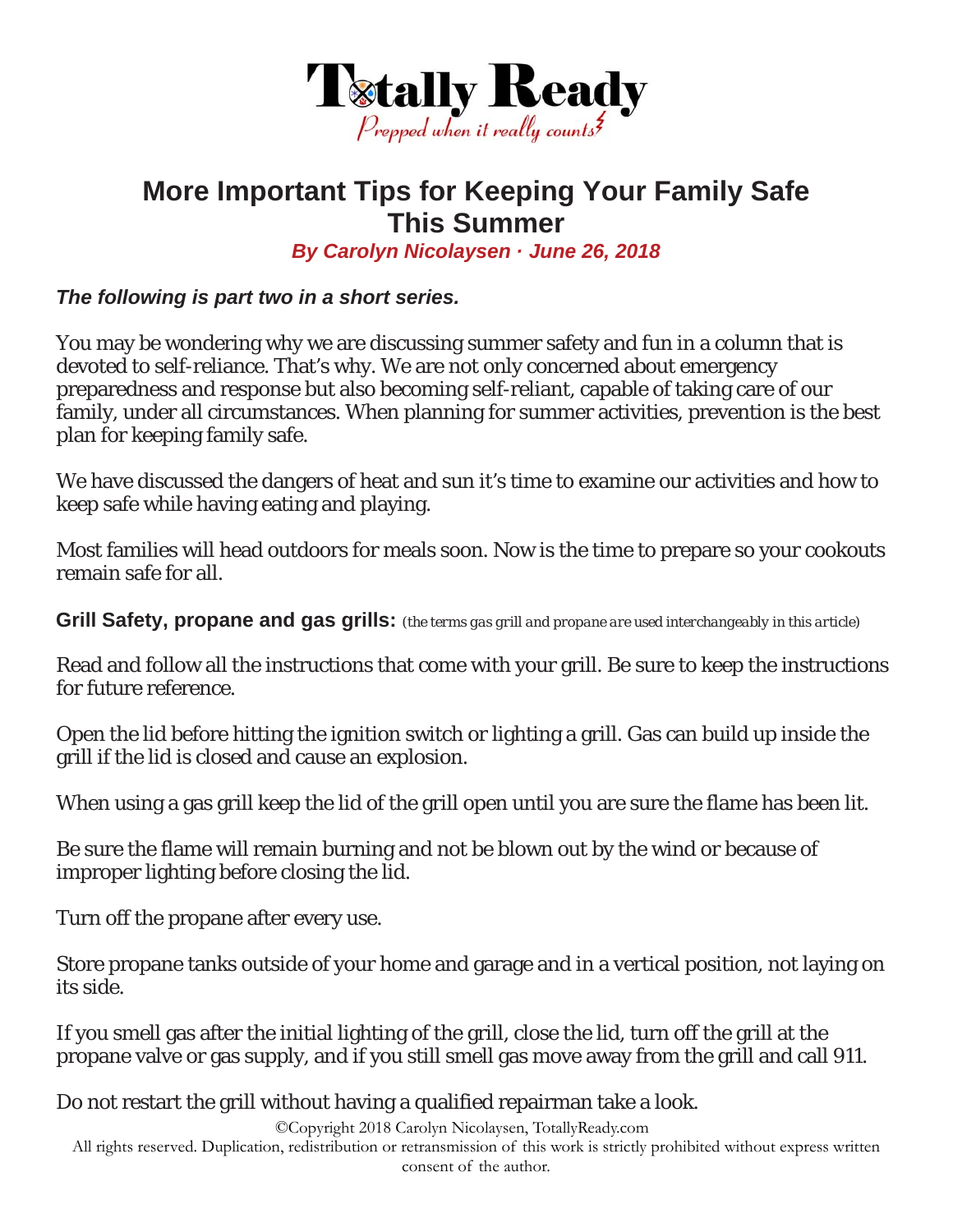

Use soapy water, a 50/50, mixture of water and dish detergent, to check for gas leaks in a propane tank, valve and hoses when you are using them for the first time each season or when you smell propane. "Wash" the tank, hoses and valve by spraying soapy water on them and if it bubbles up you have a leak.

Never…Use a match or lighter to check for leaks. This can not only be dangerous but deadly.

Never…Use, store, or transport propane tanks in high temperature situations. Do not transport in an enclosed cargo trailer. Do not store in a shed or outbuilding which is not cooled and or insulated.

Charcoal grills:

Never…Pour lighter fluid on a grill or on charcoal that is already lit. Also, never use a flammable liquid such as gasoline that is not designed for lighting charcoal.

Do not discard charcoal in trash. Use water to extinguish charcoal completely before disposing of it.

All grills:

Keep a garden hose and a squirt bottle filled with water for use if there is a small flare-up (squirt bottle) or major flameout (hose).

Never…Smoke while handling a propane tank or lighting a grill just in case there is an undetected leak or the tank was not turned off completely. If using charcoal and lighter fluid, remember both can ignite from a lighter or match sparks or ash.

Place your grill at least eight feet from your home. A grill can flare up and cause damage, or worse, to your home or family members.

Place all grills away from flammable materials such as outdoor curtains, towels and potholders.

## **Food Safety**

Then there is the food. Don't just use the following tips when camping or on the lake but whenever you eat outdoors, even at home.

Food is safe to keep in the heat for only an hour. Keep food in a cooler with ice and return the food to the cooler as you finish eating. When you need seconds later, just raid the cooler.

©Copyright 2018 Carolyn Nicolaysen, TotallyReady.com

All rights reserved. Duplication, redistribution or retransmission of this work is strictly prohibited without express written consent of the author.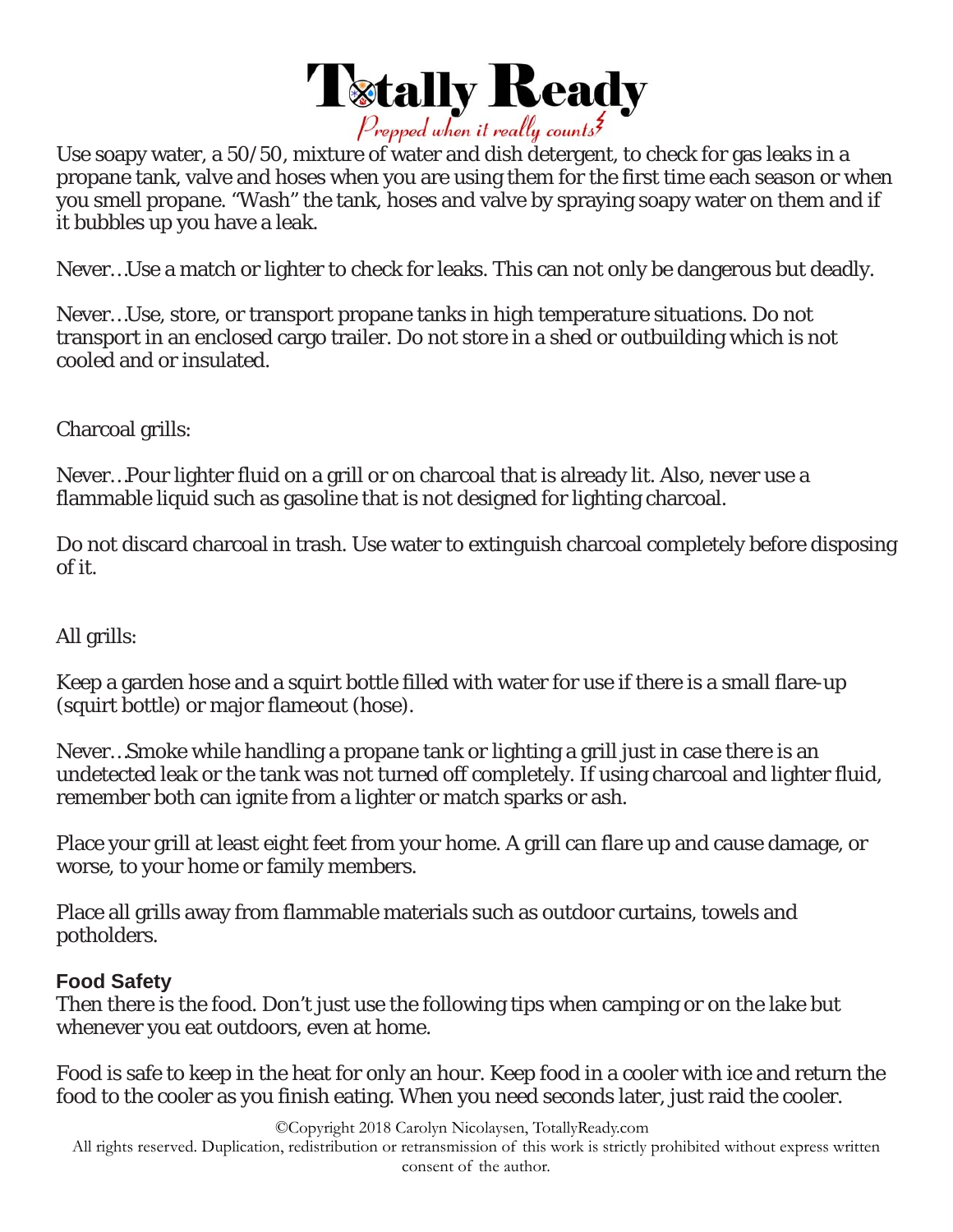

Keep drinks in a separate cooler or a bucket filled with ice. If you keep food and drinks in the same cooler the food in the cooler may become dangerous to eat. Opening coolers often, and drinks are consumed much more often than food during hot weather, reduces the cooling effect.

Remember as with your freezer, a full cooler will maintain its cold temperature longer than a partially filled one.

When using a cooler, keep it out of the direct sun by placing it in the shade or under a shelter.

After cooking meat and poultry on the grill, keep it hot until served, 140 °F or warmer.

When grilling - keep meat safe by cooking to a safe temperature. 145 degrees for beef, pork, lamb, & veal (steaks, roasts, and chops), 160 degrees for ground meats other than poultry, and 165 degrees for poultry whether whole, cut up or ground.

Never reuse a marinade. If you want marinade to baste meat while grilling make a double batch and set half aside for use later.

Store raw and cooked meats, separately.

Finally, be sure to wash hands often.

## **Water Safety**

Summer is the season for swimming and boating. Stay safe by:

When swimming in a pool keep awareness of electrical hazards around water. Do not plug in a radio or appliance near the pool. Keep cords and electrical devices away from pools.

Teach children not to touch an electrical appliance while wet.

Use outlet covers on outdoor receptacles especially near swimming pools. Keep cords and electrical devices away from pools.

Do not string outdoor lights over the pool.

Use a ground fault circuit interrupter (GFCI) to help prevent electrocutions and shock injuries. Portable GFCIs requires no tools to install and may be purchase for \$15 to \$30.

When choosing a flotation device for children, choose a child-size life vest over water wings or a swim ring. Little bodies are more secure and safe in a vest.

©Copyright 2018 Carolyn Nicolaysen, TotallyReady.com

All rights reserved. Duplication, redistribution or retransmission of this work is strictly prohibited without express written consent of the author.